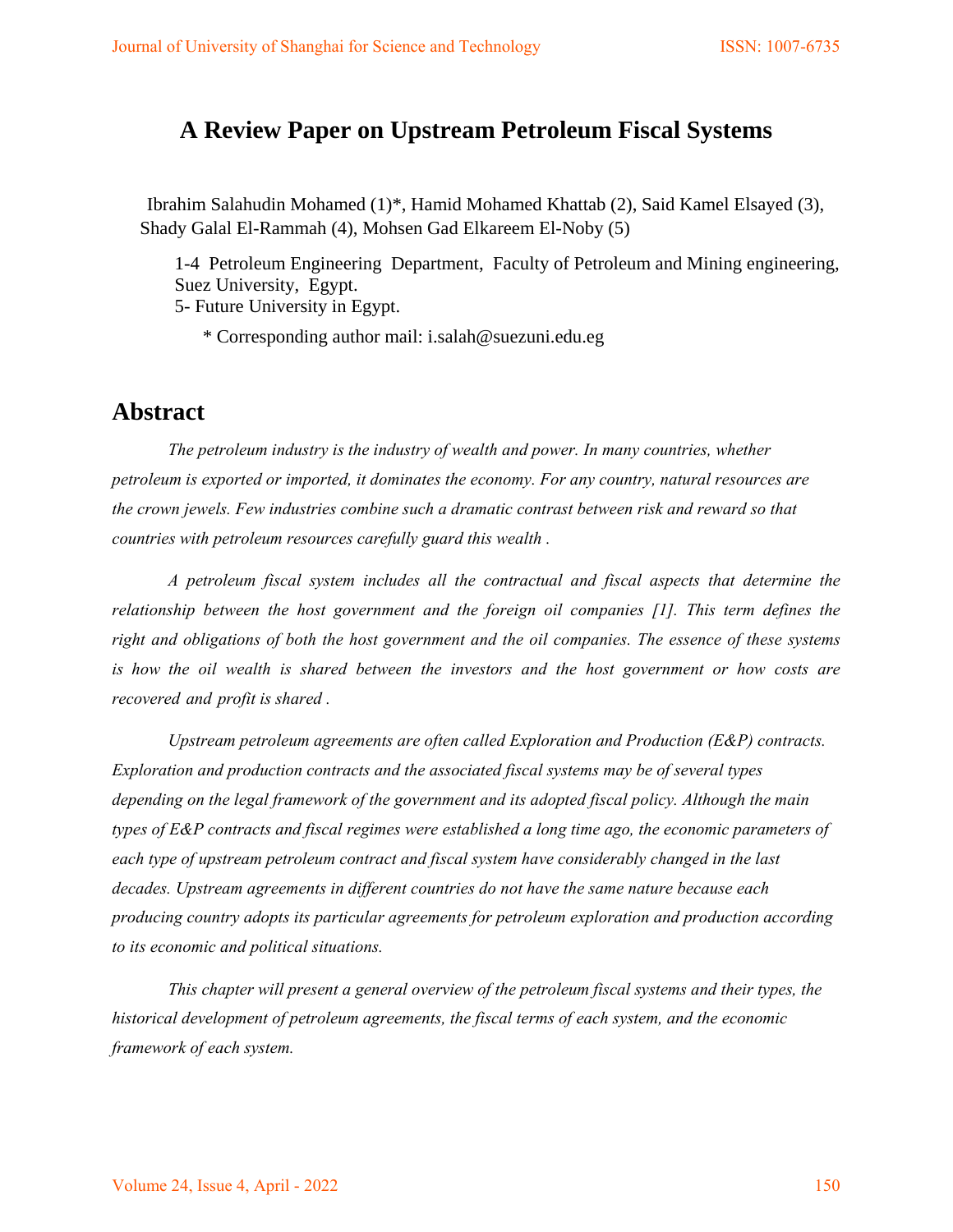## **1. Introduction**

In the upstream sector, three different strategies are available for the host government to explore and develop its hydrocarbon resources. The first strategy is a standalone strategy in which the host government runs its petroleum sector alone and no private companies are available. In such case, there's no need for the fiscal system. In the second strategy, there's no direct involvement of the host government only private companies. The third strategy involves direct cooperation between the host government and the foreign oil and gas companies [2].

Exploration and Production E&P contracts and the associated fiscal systems may be of several types depending on the legal system of each country and its adopted petroleum policy. Basically, there are two main types of petroleum fiscal systems, namely royalty: tax or concessionary systems and contractual: based systems as shown on **Fig.2.1** [1].



**Fig.2. 1: Classification of petroleum fiscal systems [1].** 

#### **2. Concessionary System**

The concessionary system or royalty: tax system was the first system used in the world and is used currently by around half of the petroleum-producing countries including the US, UK, Russia, Norway, France, Argentina, South Africa, and Australia [3, 4].

Under this system, the host government grants a license to an international oil company (IOC) or a group of companies to explore, develop and produce hydrocarbons for a fixed period within a certain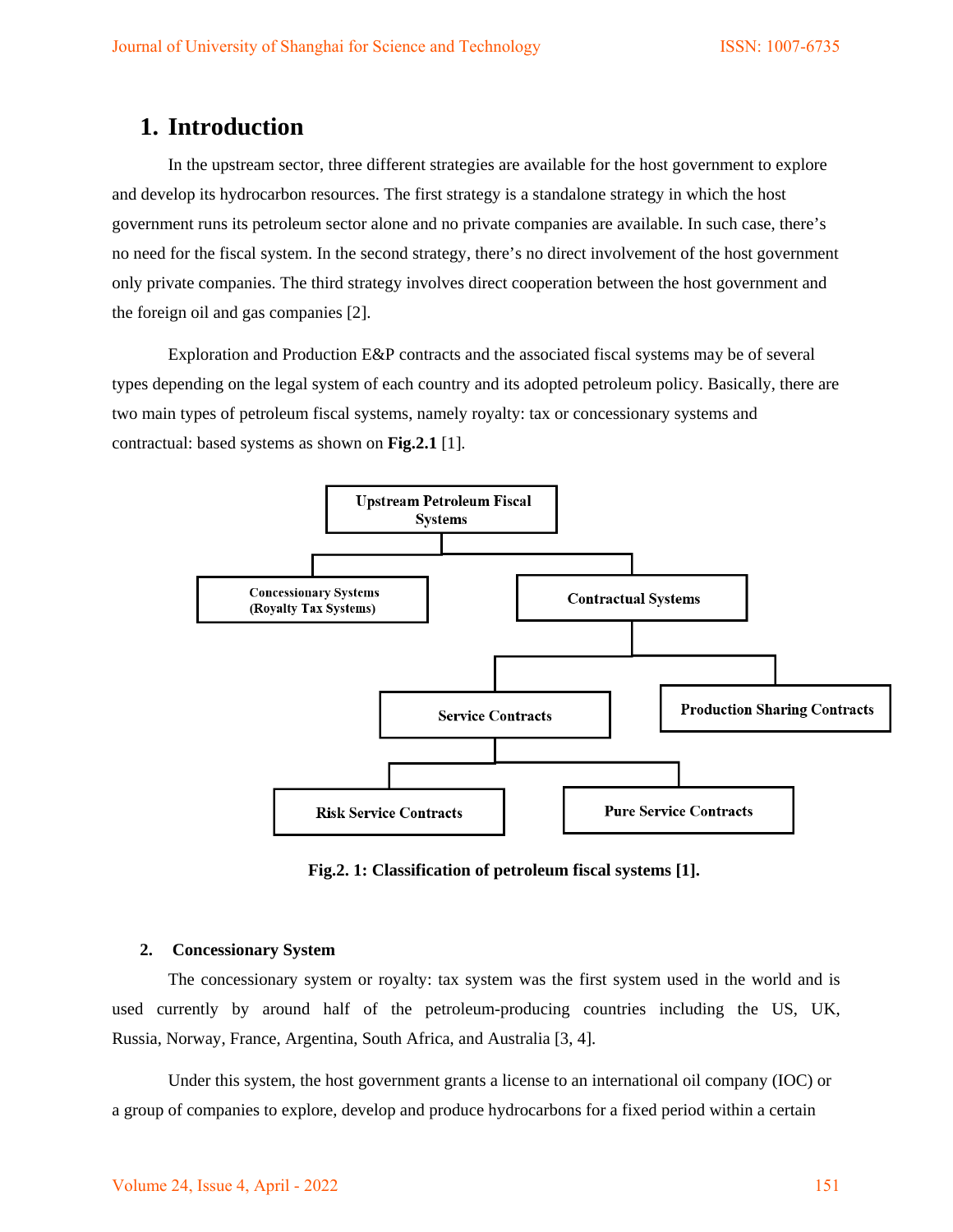area [5]. According to this system, the host government transfers the title of the petroleum resource to the contractor once they are produced[1].

In its basic form, the concessionary system has three components, which are royalties, deductions, and tax. The level of the royalty and tax varies considerably. In this system, the royalty represents a cost of doing business, and it is usually a percentage of the gross revenue from the sale of hydrocarbons, which can either be paid in cash or in-kind and is tax deductible [1, 6-8]. After royalty has been deducted from gross revenue, what is left is called the net revenue. Deductions are then taken from the net revenue. Deductions such as operating cost for the whole project, depreciation of capitalized assets, depletion and amortization, all drilling costs are deducted from the net revenue. The last component of the concessionary system is the tax. The tax base or the taxable income is calculated by the difference between the gross revenue less the royalties and the allowed deductions [1, 6, 9].

Although the concession system is now considered as an old version, many countries still adopt variations of the concession in modeling their fiscal policy. The major disadvantage associated with the traditional concession framework from the host country's point of view is that it grants considerable power to the oil companies and leaves the host government in the position of being a simple tax collector[10].

#### **3. Contractual Petroleum Fiscal System**

Under contractual systems, the government retains ownership of minerals. The oil companies have a role of "contractors" who develop and extract in return for compensation according to the contractual arrangements with the host government[1, 5]. As it is shown on **Fig.1**, Contractual arrangements are further classified into production sharing contracts (PSC) or sometimes production sharing agreements (PSAs) and service contracts or service agreements (SA).

In the contractual arrangements, the government is traditionally represented by the National Oil Company (NOC). The international oil companies (IOCs) provide the technical and financial services, to explore, develop and exploit the mineral resources. However, the NOC negotiates with the IOC for a profit: sharing mechanism from the expected oil or gas production as a reward for the risk taken and services rendered. Each government's law determines the basic terms of a contractual arrangement, although many issues may be negotiated. At the beginning of each negotiation between NOCs and prospective IOCs, the terms of model contracts are often used as a basis for the bidding process. After that, the elements of the contracts may be subjected to renegotiation as more information such as the political and economic condition of the specific region becomes more available or changed.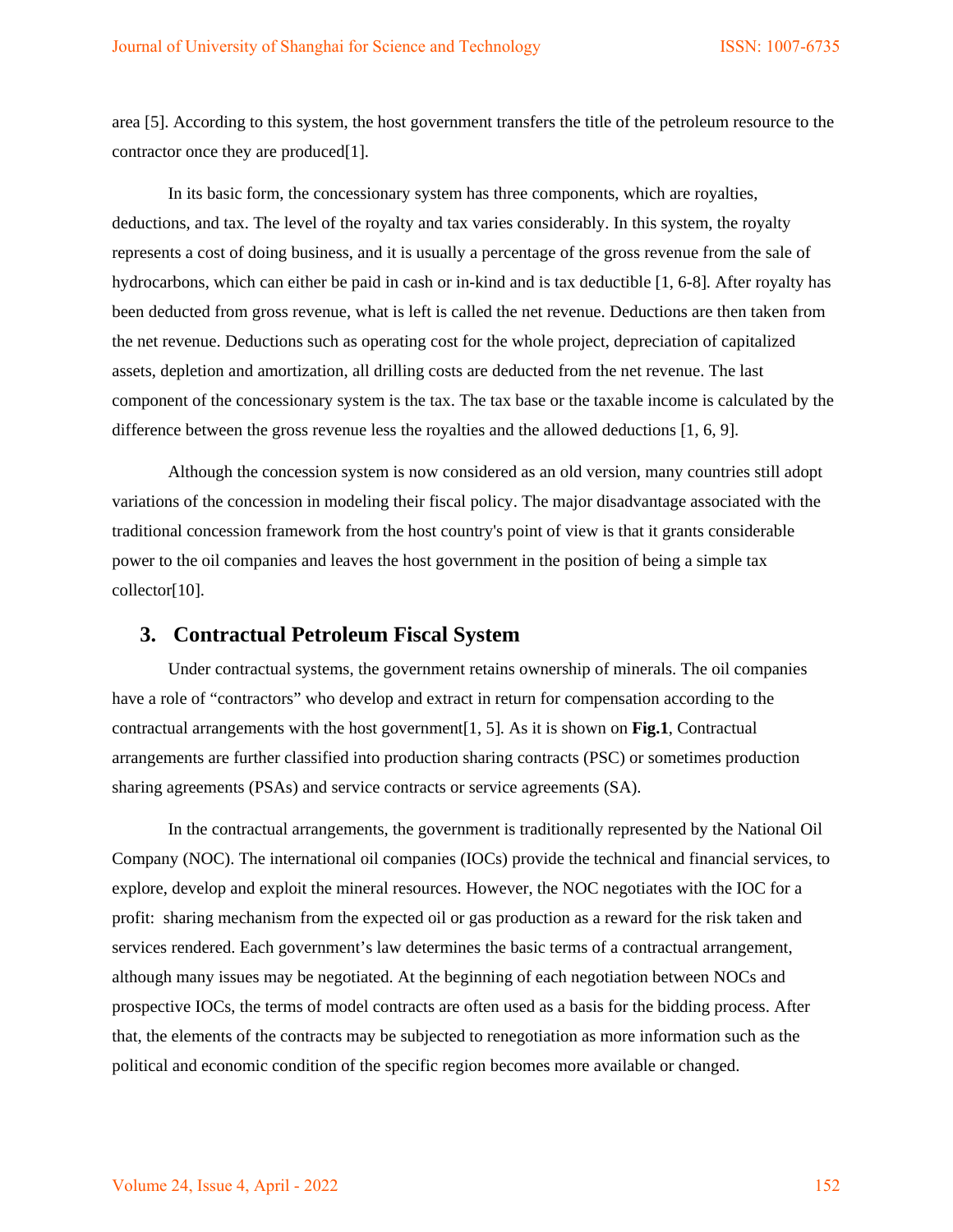Indonesia is the pioneer of the PSC, with the first contracts signed in the early and miD.1960[1]. A PSC allocates a portion of the produced oil called cost oil to the contractor to recover all costs (operating and capital cost) also known as OPEX and CAPEX that are paid during the different phases of the project. This is done after royalties have been paid to the government of gross production. The rest called the Profit Oil is then shared between the Host Government and the IOC according to terms stated in the contractual agreement [1, 6]. Production sharing contracts are the most widely used systems in the world as it is used in 48% of the producing countries while service agreements are implemented only in 8% of all oil: producing governments[11].

Services agreements are considered a development of the production sharing agreements in terms of controlling and monitoring of the host country on the petroleum resource, as in such agreements the producing country keeps its full sovereignty. The foreign company operates as an IOC and takes the risk solely. The recovery in some contracts of this type starts only after marketing the production. Under service contracts, foreign companies act as contractors who receive a fee for the services rendered [12].

These agreements are further divided into pure and risk service contracts. In pure service contracts, the contracts are paid for the services provided regardless of if there's discovery or not. However, in risk service contracts, the contractor is only compensated in case of commercial discovery. The fee usually allows the recovery of all or part of costs and a profit component. Moreover, the contractor may have the right to purchase crude oil from the host government at a discount [5].

The terms and features of risk service contracts are similar to those appearing in the PSCs. The usage of the risk service agreements is less compared to the concession or the production sharing contract. The key feature of the risk contracts is that no royalty is used with these arrangements. The IOCs may provide technical, financial, commercial, and buyback services.

The first service Agreement in the world was concluded in Iran between Iranian Oil Company (NIOC) and the French company (Airab) on 12/12/1966. Risk service agreements are popular in many countries such as Brazil, Chile, Ecuador, Argentina, Peru and Venezuela, Philippines, and Iran[1].

### **4. Historical Development of Upstream Agreements**

Since the 19th century: the start and the early development of the petroleum industry: the host governments depend mainly on the skills and knowledge of the international oil companies to efficiently explore and develop their hydrocarbon resources[13].

Petroleum agreements have witnessed tremendous changes according to the economical and political development of the host governments over the past century. Historically, the old concession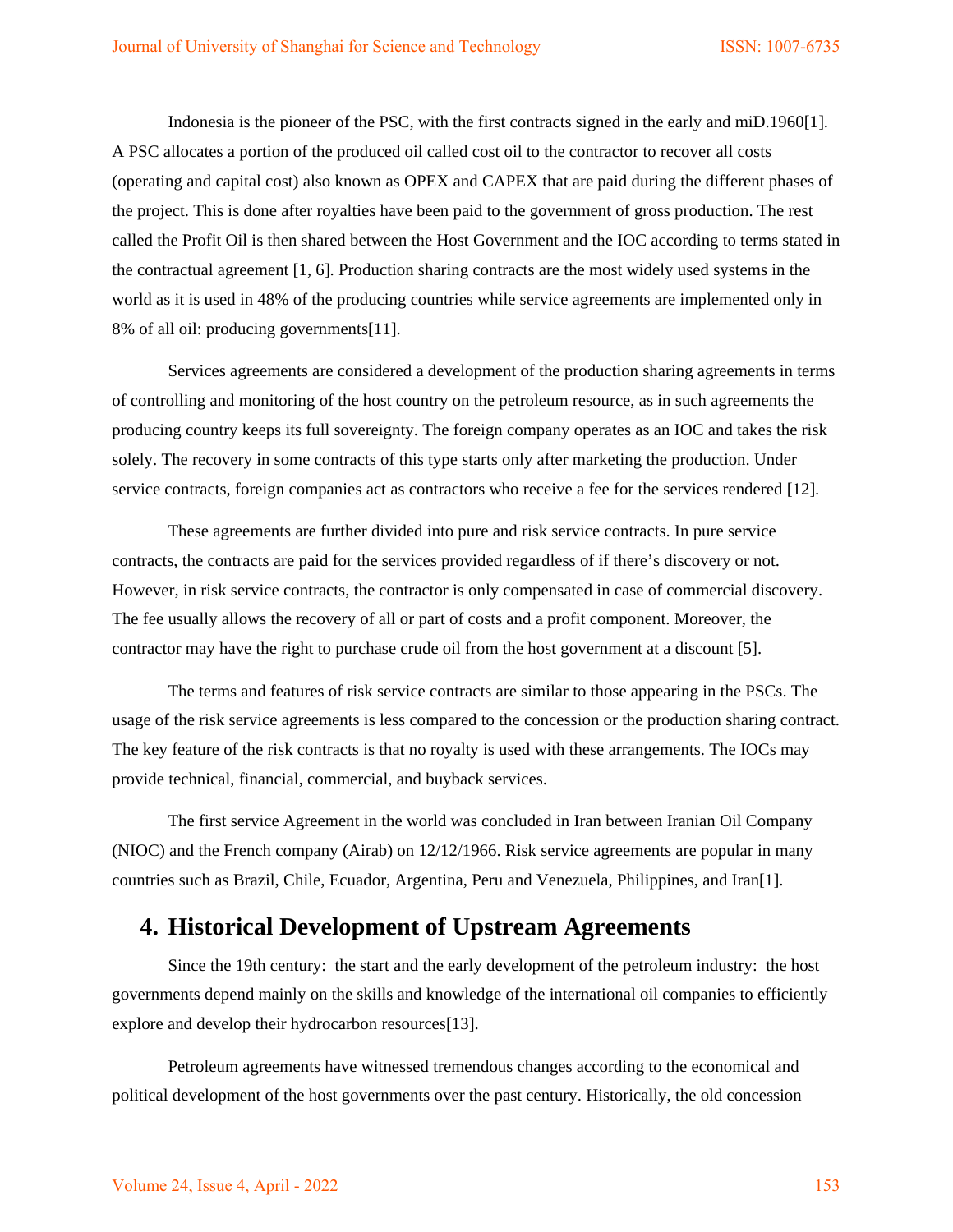agreements were abusive and unfavorable to the producing countries, especially the Arabian governments where the profit sharing of the host government ranges between 10: 30 cents per barrel. The main characteristics of the earliest concession agreements were[14]:

- 1. The large concession areas and the long duration of these concessions
- 2. No relinquishment clause
- 3. The small number of concessionaires (Companies were Monopolies).
- 4. Limited bargaining ability of governments
- 5. The modest financial compensation for the concession
- 6. Fixed Royalties as the main financial compensation
- 7. The slow development of the concession conditions
- 8. No reference to work programs
- 9. No rules for dispute resolution
- 10. No corporate taxes
- 11. Companies had ownership of reserves
- 12. The oil companies controlled all aspects of oil production, marketing and pricing completely

The awareness of the political and social changes in the seventies of the last century was the main factor in putting an end to such agreements. Afterward, the agreements have been developed to the right of the host country in profit sharing, and production and management sharing, and finally the government's right to own the petroleum resources and achieve its control over its natural resources.

Before World War II, petroleum concession agreements were the dominant agreements in Middle east countries like Saudi Arabia, Qatar, Kuwait, and Iraq besides Iran and Indonesia. Petroleum agreements during this period were highly lenient to the international companies. Iran was the first country to apply this kind of contracts in 1901. The first Arabic agreement made with foreign companies was between the Egyptian Government and the Anglo: Egyptian Oilfields Company in 1912, followed by an agreement between the Iraqi Government and the Turkish Petroleum Company in 1925[14]. The key features of such agreements are summarized as follows:

> a. The concessionaires granted the right to explore and produce petroleum from vast areas for long periods up to 90 years without any commitments. Since there were no relinquishment clauses related to the specified areas during the contract tenor which means complete control of the international companies over the petroleum industry of the host government.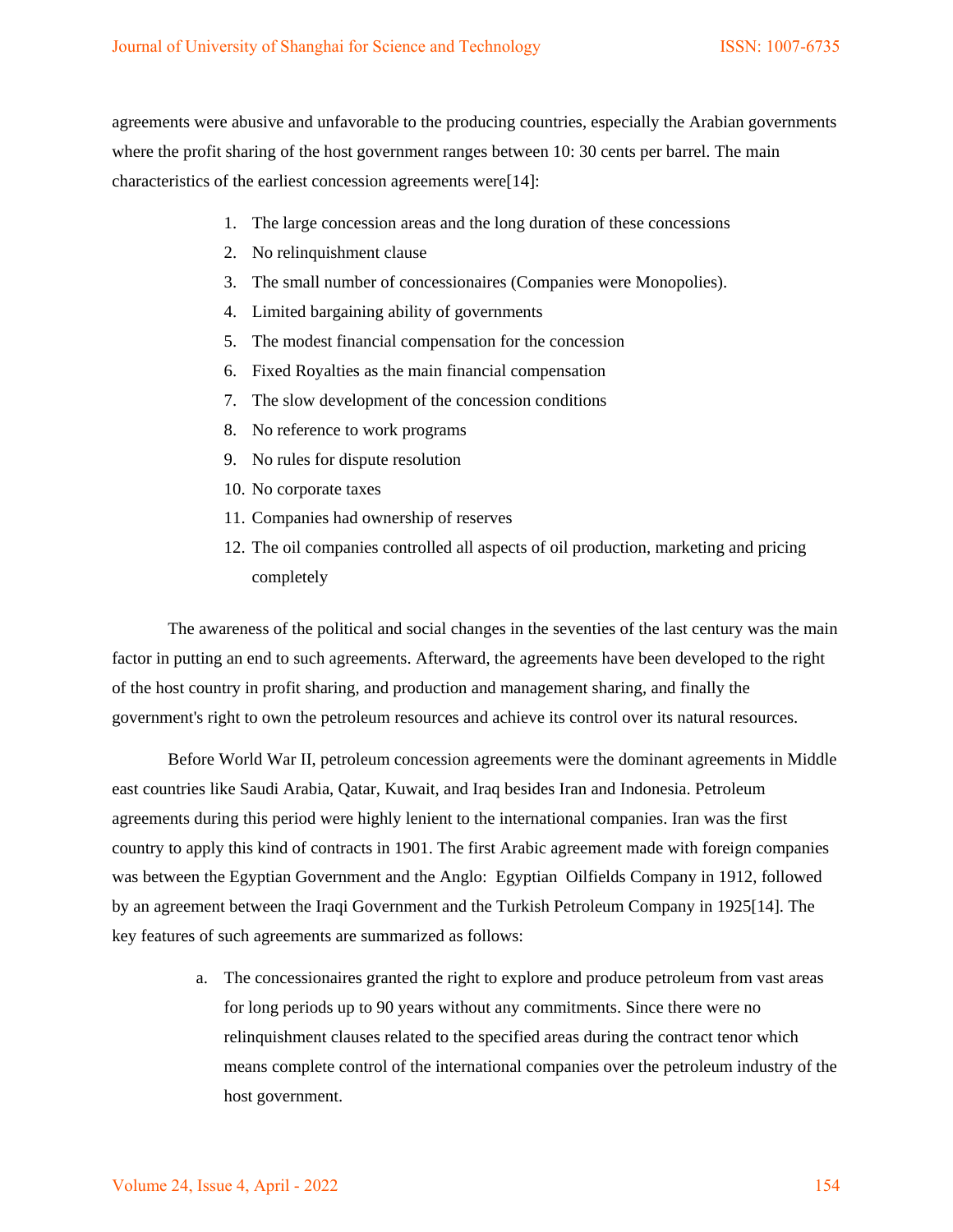- b. Contractors were not committed to invest a part of their profit in the host government or developing its local content.
- c. Contractors were not obligated to refine the petroleum locally. Besides, pricing and marketing the refined products were the responsibility of the contractor without any control of the host government.
- d. Contractors paid a certain amount for the acquisition of the concession besides fixed royalty rate to the host government. The tax rate was fixed through the whole contract period without any profit sharing with the host government.

During 1950, new types of concession agreements were evolved. These contracts were known as half: half profit contracts. These contracts were clear and provide the host governments with some advantages. These concession contracts started by Saudi Aramco then spread through the Middle East. The key features of such contracts are[14] :

- The royalty rate was fixed by 12.5 % of the gross production either paid in kind or cash.
- The contractor is committed to pay 50% tax of its income including royalty provided that the paid royalty and the tax should not exceed 50% of the net cash flow.
- The company profit is calculated using the published prices after deducting the allowable deductions specified in the agreement

By the establishment of the Organization of Petroleum Exporting Countries (OPEC) in 1960, the economic structure of the concessionary systems was significantly changed. The most commonly agreed contract was the Libyan concession agreement signed in 1965s which characterized by the following[14]:

- The contractor is committed to pay the previously mentioned royalty without considering it as prepaid tax payments but as a cost for tax deductions.
- The tax rate was 50% of the taxable income. This taxable income was calculated according to the published prices after deducting the allowable deductions and the royalty.
- The contractors were committed to pay 0.5 cents per barrel as a marketing allowance.

Many governments believe that concessionary systems gave the IOCs too much control over their sovereign resources and oil: producing countries viewed the existing concessions as remnants of colonial times. As a result of this belief, many host countries resorted to nationalization or threats of nationalization they still lacked the intellectual and technical capital to effectively use what they took from the IOCs.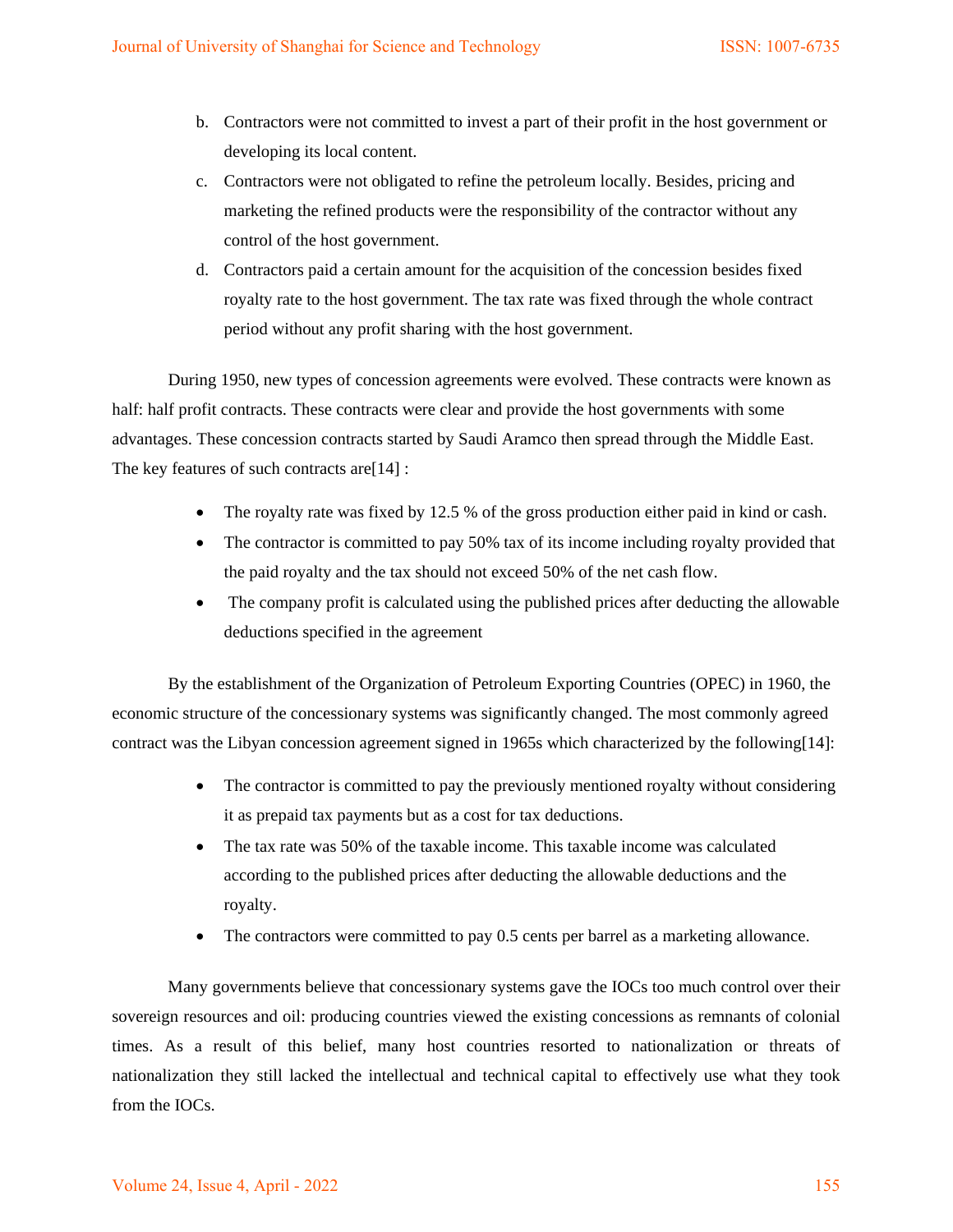For some countries, the concessionary system was neither politically nor legally acceptable like Indonesia which introduced the first production sharing contract model ( PSC) in 1967s[13]. The PSC contracts gave the host government greater control over the operation of IOCs in their countries. Many countries throughout the world soon followed the PSC example set by Indonesia in some form or another [15].

The evolution of fiscal systems changed the type of activities that fiscal contracts govern. The new emphasis was on capacity building. The fiscal terms of the late 1990s and early 2000s have their origin in the multitude of systems that developed during the 1980s and 1990s [16].

Al-Attar and Alomair [17] determined the most important factors that control the choice of the fiscal system including reserves, the recovery factor, and E&P costs. In countries with low reserves and high extraction costs, the concessionary systems are more prevalent while PSC contracts are preferred in countries with large reserves and low extraction costs.

Exploration for new reserves and enhanced recovery methods are required to maintain or expand production from mature oilfields. These techniques require substantial capital investments, technology transfers as well as the transfer of skills. In general, countries use more than one type of fiscal system due to different reserves with a wide range of E&P costs and recovery factors[17].

The new upstream agreements include five central components. These components are reduced marginal E&P costs, sharing of geological and capital investment risk between the host country and IOCs, using optimal technology to increase production capacities, and increasing investment to meet future oil demand. Practically, the structure of specific fiscal terms is the important issue rather than the type of agreement itself[17].

The 'booking' of reserves is an important consideration for IOCs for financial reporting purposes. Under concessionary systems, the IOC will book all the reserves under the ground. However, under the PSC, IOCs still get a share of production and 'own' their share of the produced reserves[13].

Baunsgaard [18] investigated the petroleum fiscal systems for different developing countries. He found that most of the sampled countries use royalties to ensure an up: front revenue stream during any period especially the periods of low economic prices. Most of the countries used *ad valorem* royalties with rates between 2 and 30%, and two: thirds of the countries surveyed used PSCs as the main fiscal system.

According to Johnston[1], half of the African countries use PSCs, while a large portion of the other half, using a profit: based tax system, applies resource rent tax (RRT) in addition to corporate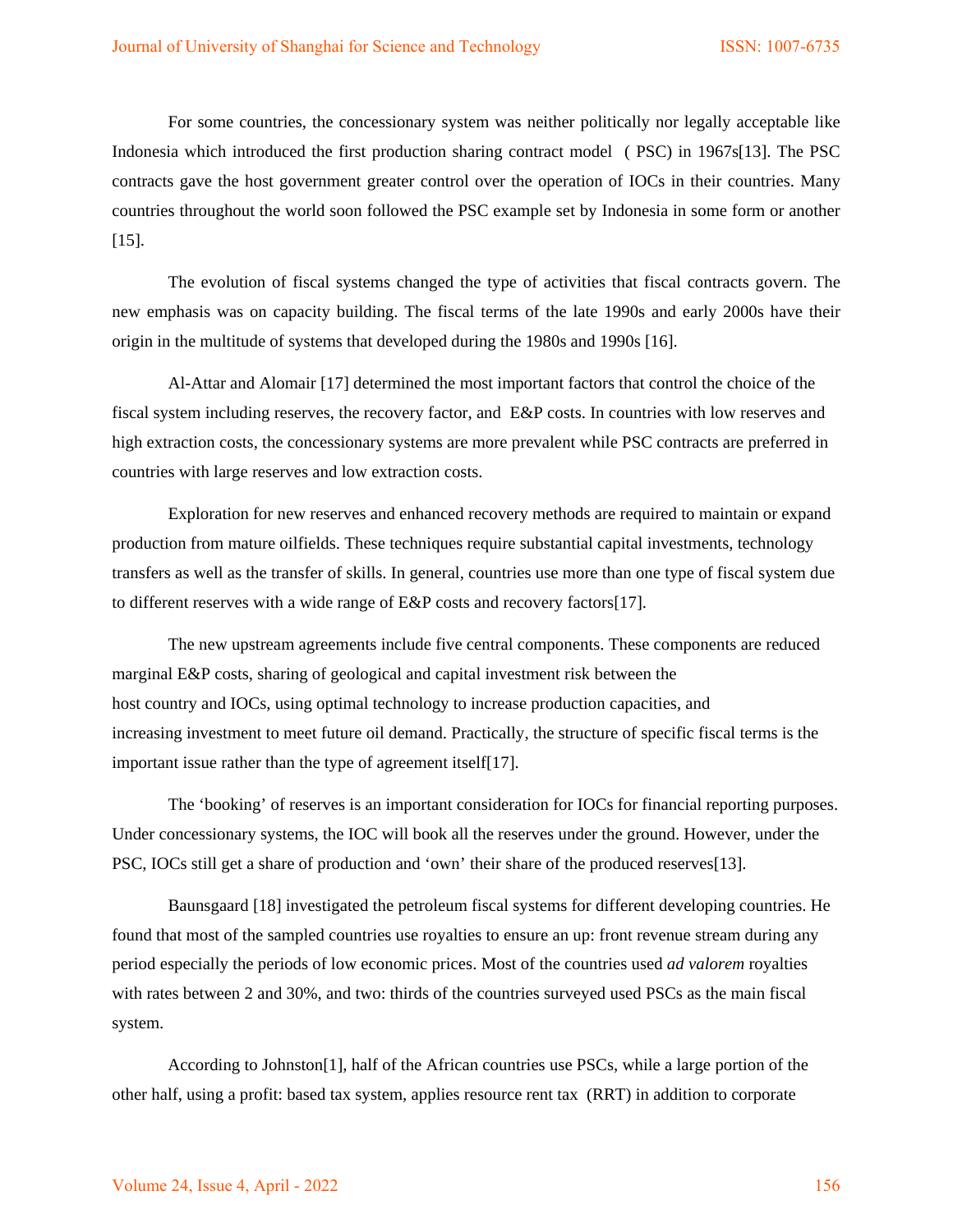income tax (CIT). Most of the Asian countries surveyed use PSCs. For the Western Hemisphere, PSCs are rare outside the Caribbean and few countries use RRTs. For the Middle East, PSCs are the most common contract form.

Sunley and et al [18] trace the development of petroleum fiscal systems over time and across countries using Norway, Kazakhstan, Indonesia, and Angola as case studies. They found that the difference in bargaining power between the government and the IOC is one of the main reasons for the wide variation in fiscal patterns across countries. Countries with very attractive geology as well as political and macroeconomic stability tend to have stricter fiscal terms.

Mommer [19] classifies profit- based systems as liberal while gross income based systems as proprietorial. The reality underlying these different systems lies more in ideology and political fashion, for example, the choice of state ownership versus privatization[20].

Even though the oil sector has strong international features, local influences from within and outside of the oil sector significantly influence the design of a country's petroleum fiscal system [2]. A fiscal system should produce a mutually beneficial outcome for both the host government and investors because highly generous terms will reduce government returns and overly tough terms will reduce investment in exploration as investors will redirect their activities to regions with more attractive fiscal regimes[2, 20].

Blake and Roberts [21] compared five petroleum exploration and production fiscal regimes underprice uncertainties. The fiscal systems analyzed were: Alberta Canada (concessionary system); Papua New Guinea (pre.2003, traditional rate of return system); Sao Tome and Nigerian Joint Development Zone (production sharing contract, PSC); Tanzanian (hybrid system) and Trinidad and Tobago (PSC). They also used Monte Carlo simulation to deal with uncertainty and found that some systems are much better than others. They found that Alberta Canada and Papua New Guinea fiscal systems provide companies with the highest after tax values while also being the least distortionary. The Tanzanian system is the lowest in both rankings, providing relatively low after tax values and introducing strong distortionary effects.

Torodo [22] classified the licensing systems in two groups: open: door systems where interested contractors are allowed to submit a proposal for specific areas at any time (mostly annual or bi- annual) and licensing rounds held as an auction or administrative process based on a set of criteria provided by the host governments.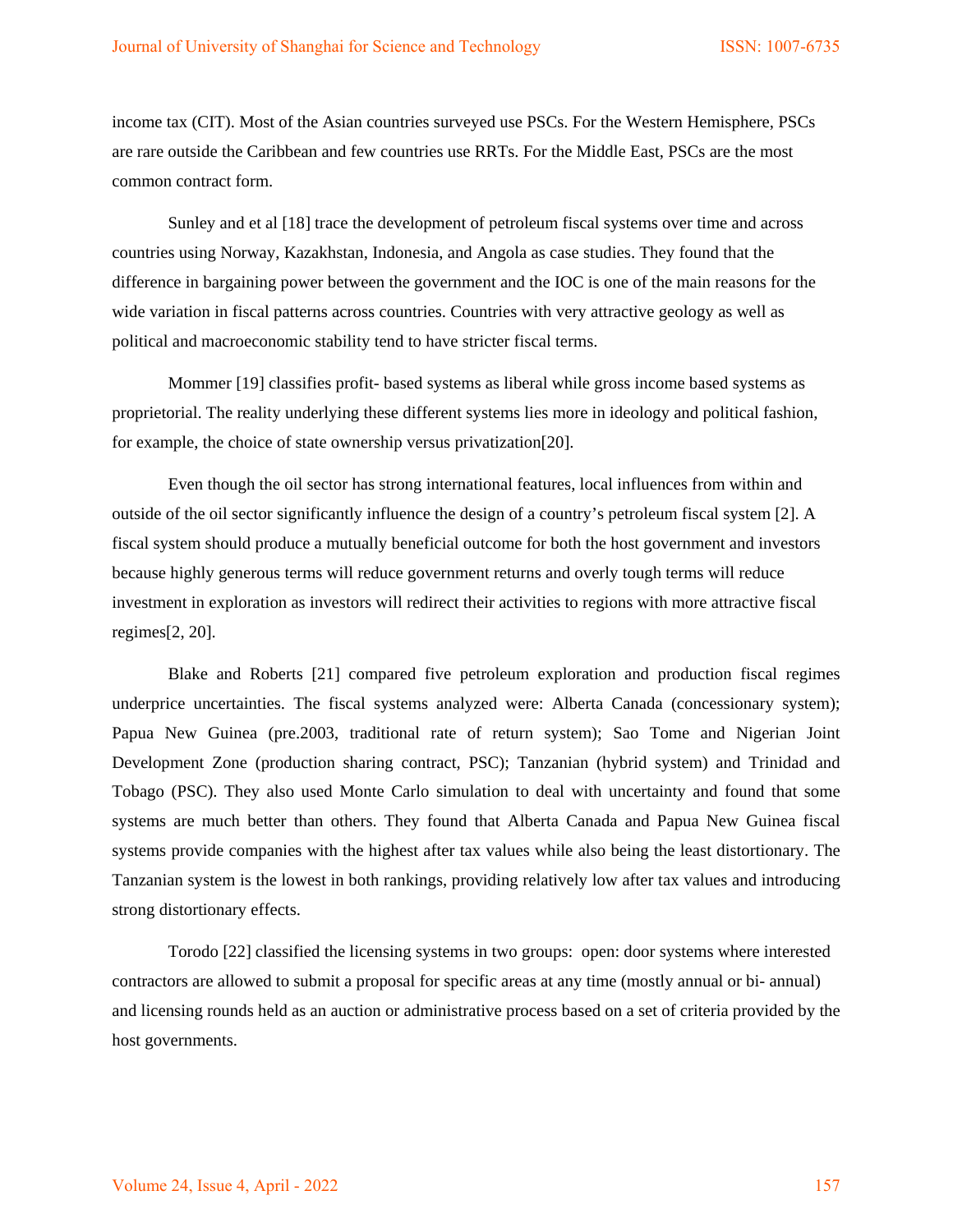Regardless of what system is used, the negotiation process starts between the contractor and the national petroleum company (NOC) based on the petroleum law in the government of interest. The petroleum law usually defines the petroleum policy of the host government, the terms of petroleum contracts, and the fiscal devices which the government uses to capture an appropriate rent from the petroleum resources. After negotiations, the host government signs a contract with the contractor. When the contractor includes several companies (partners), then the joint venture (group or consortium) between them is formalized using a so called joint operating agreement (JOA) [23].

Nakhle [2] determined the important issues surrounding the choice of concessionary and PSC systems. Concessionary systems may be more attractive for investors than PSCs. However, both systems can be used to achieve similar outcomes depending on how the systems are figured. Comparing systems solely in terms of tax rates or government take is misleading but three important issues should be considered. Firstly, the objectives of the host government, for example, tax rates could be low to encourage the investment and offset negative factors such as political risk, poor geology, and high technical costs. Secondly, government-specific, as well as regional factors, must be kept in perspective, for example, the level of government take in relation to the conditions of geological risk and high costs in mature basins. Finally, there should be a balance between securing a fair share for the host government and providing sufficient incentives for continued investment.

According to Johnston (2006) [4], there is no particular difference between the two systems from a financial point of view. The main difference is only from the legal point of view, i.e. in the *ownership structure* or, where and when the title of the hydrocarbons is transferred to the oil company. While the concessionary scheme implies the transfer of the title at the wellhead, when the IOC gains a right over gross revenue less royalty; the PSA allows the transition only at the export point.

According to Iledare [24], Al-Attar, and Alomair [17], the cornerstone of the fiscal system is the structure not the type of the contract so that it can't be easily claimed that one contract is better than the other but each contract must be evaluated separately.

In practice, there are no identical fiscal system designs as there are no identical characteristics of the transaction and the contracting parties across different countries. Moreover, the same country can use more than one set of the fiscal system. The use of more than one fiscal system can be explained by the transition period when the government uses two different systems at once, or simply by using different contract terms applied for different contractors [1].

By comparing the petroleum fiscal systems across Pakistan, Thailand, Turkey, Cameroon and the Democratic Republic of the Congo using government/contractor take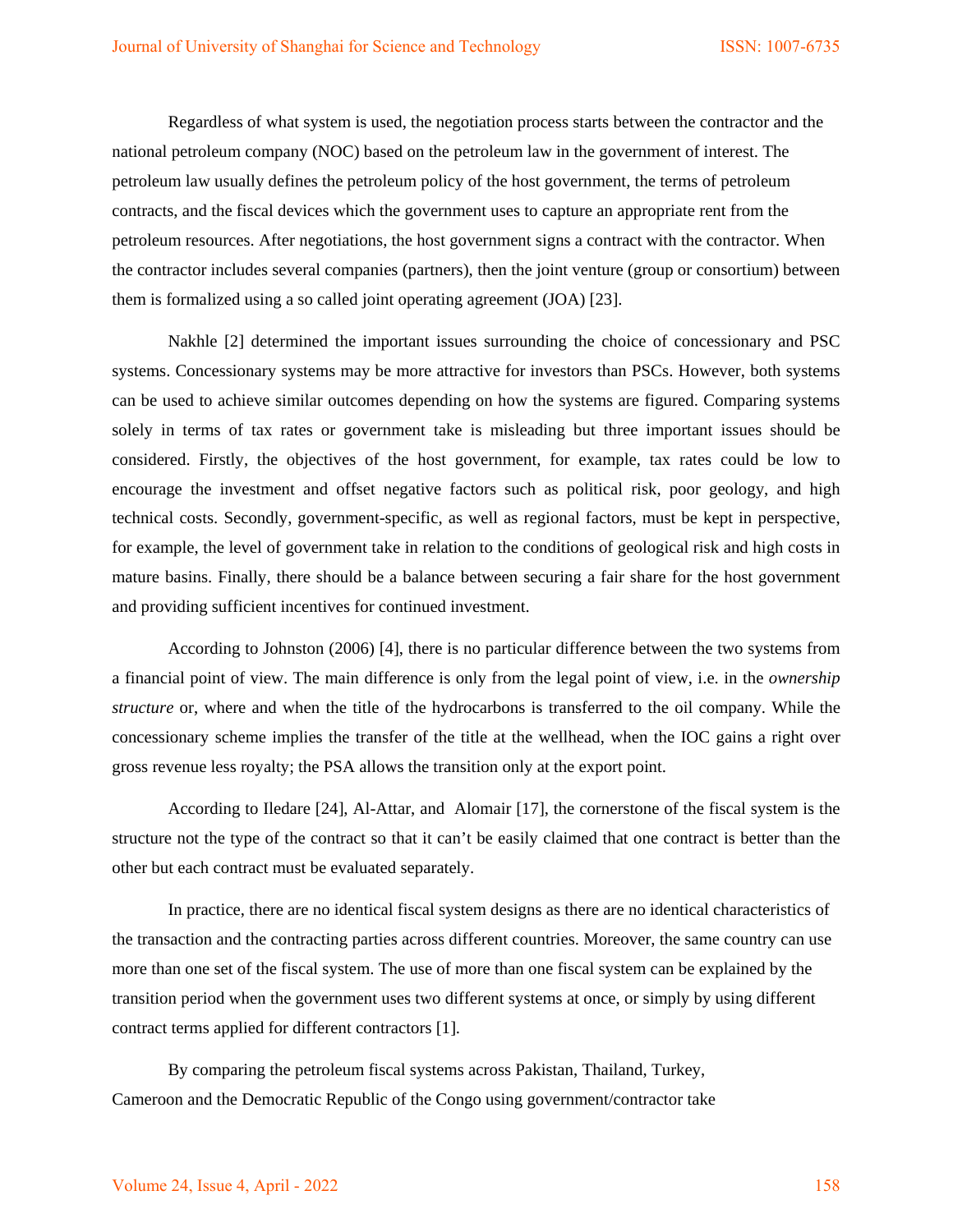statistics, Zahidi (2010)[25] ranked these jurisdictions in terms of their attractiveness to investors, based on the contractor take statistic.

After the economic evaluation of JVA and PSC systems in Nigeria, Mmakwe and Ajienka (2009) [26]claimed that the JVA arrangement is more attractive to the host government, while IOCs would prefer the PSC.

Blake and Roberts (2006)[21] evaluated the petroleum fiscal systems of five regions under conditions of oil price uncertainty. The regions of interest were Alberta (Canada), Papua New Guinea, the Sao Tome, and Principe/Nigerian Joint Development Zone (SNJDZ), Tanzania, and Trinidad and Tobago. By using Monte Carlo simulation, they ranked the fiscal systems according to the after tax value due to IOCs and the extent of distortions created by the systems.

After using a hypothetical oil field, a discounted cash flow model to determine the impact of two different fiscal arrangements – a PSC and a JVA – on exploration, production, and government take in Nigeria, Iledare (2004)[27] concluded that if the government want to maximize wealth for society, direct government participation might not be the best option.

Rutledge and Wright (1998)[28] compared the distribution of rewards between the government and IOCs in the United Kingdom Continental Shelf (UKCS) with that of Norway. They found that IOCs enjoyed higher profitability than those operating in other oil provinces around the world.

After analyzing the UK regime, including the relaxation of tax terms over time, Abdo (2010)[29] found that this system has failed to increase the government take.

### **5. Conclusion**

There is no ideal fiscal system that is suitable for all countries or projects because they differ in terms of the size and quality of reserves, upstream costs, and political risk.

An efficient petroleum fiscal system can attract investment by using a clear framework. This system will promote the development of a country's upstream sector by inducing efficient exploration and development by IOCs while ensuring a fair share for the host government.

Land [30] determined a number of criteria to outline fiscal systems for governments that want to maximize their economic rent over the long term. These criteria include economic efficiency, the minimization of both government and investor revenue risk, and finally the ease of implementing the system.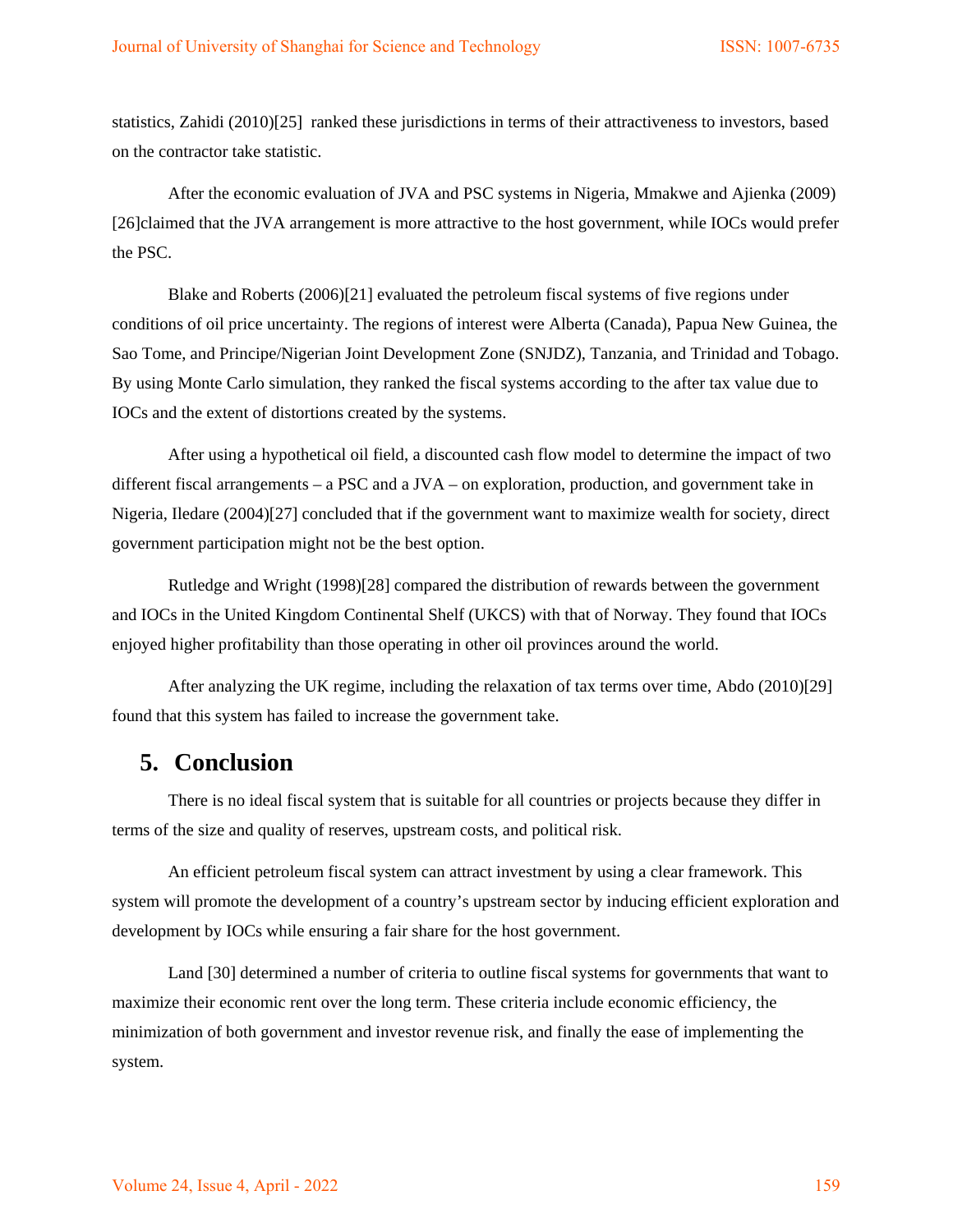According to Johnston [11], an effective fiscal system should provide a stable business environment, provide a balance between risk and reward, minimize sovereign risk, a stable business environment, provide the potential for a fair return to both the host government and investors, incorporate flexibility for changing economic conditions, minimize complexity and administrative burdens and finally promote competition and market efficiency.

Demirmen (2010)[31] determined four features to design a 'win: win' petroleum fiscal system. This system will promote exploration activities, encourage the development of both small and large oil fields, provide incentives for areas that are difficult to explore and difficult to be developed, and finally provide a fair distribution of economic benefits for both the host government and IOC.

Goldsworthy and Zakharova [32] identified a number of fiscal characteristics attributed to a desirable fiscal system. These characteristics include stability, neutrality, rent capture, progressivity and adaptability and timing of revenue, administrative simplicity and enforceability, and finally international competitiveness.

The IMF [33]suggests a combination of a modest *ad valorem* royalty, company income tax (CIT), and resource rent tax (RRT) as an appealing option for countries with lower income. In addition to the above mentioned instruments, host governments may prefer to be more directly involved in upstream projects by taking state participation equity in a project[18].

Agalliu (2011)[34] suggests the incorporation of revenue risk, profitability measures, and fiscal system stability, resource potential, and the relative prospectivity when assessing petroleum fiscal systems.

# **References**

- 1. Johnston, D., *International Petroleum Fiscal systems and Production Sharing Contracts*. 1994: PennWell Corporation. 337.
- 2. Nakhle, C., *Petroleum fiscal regimes Evolution and challenges*, in *The taxation of petroleum and minerals: principles, problems and practice*. 2010, Routledge: 2 Park Square, Milton Park, Abingdon, Oxon OX14 4RN.
- 3. EY, *Spotlight on oil and gas megaprojects*. 2014.
- 4. Johnston, D., *How to Evaluate the Fiscal Terms of Oil Contracts.* Initiative for Policy Dialogue Working Paper Series, 2006.
- 5. Mazeel, M., *Petroleum Fiscal Systems and Contracts*. 2010: Herstellung: Diplomica® Verlag GmbH, Hamburg.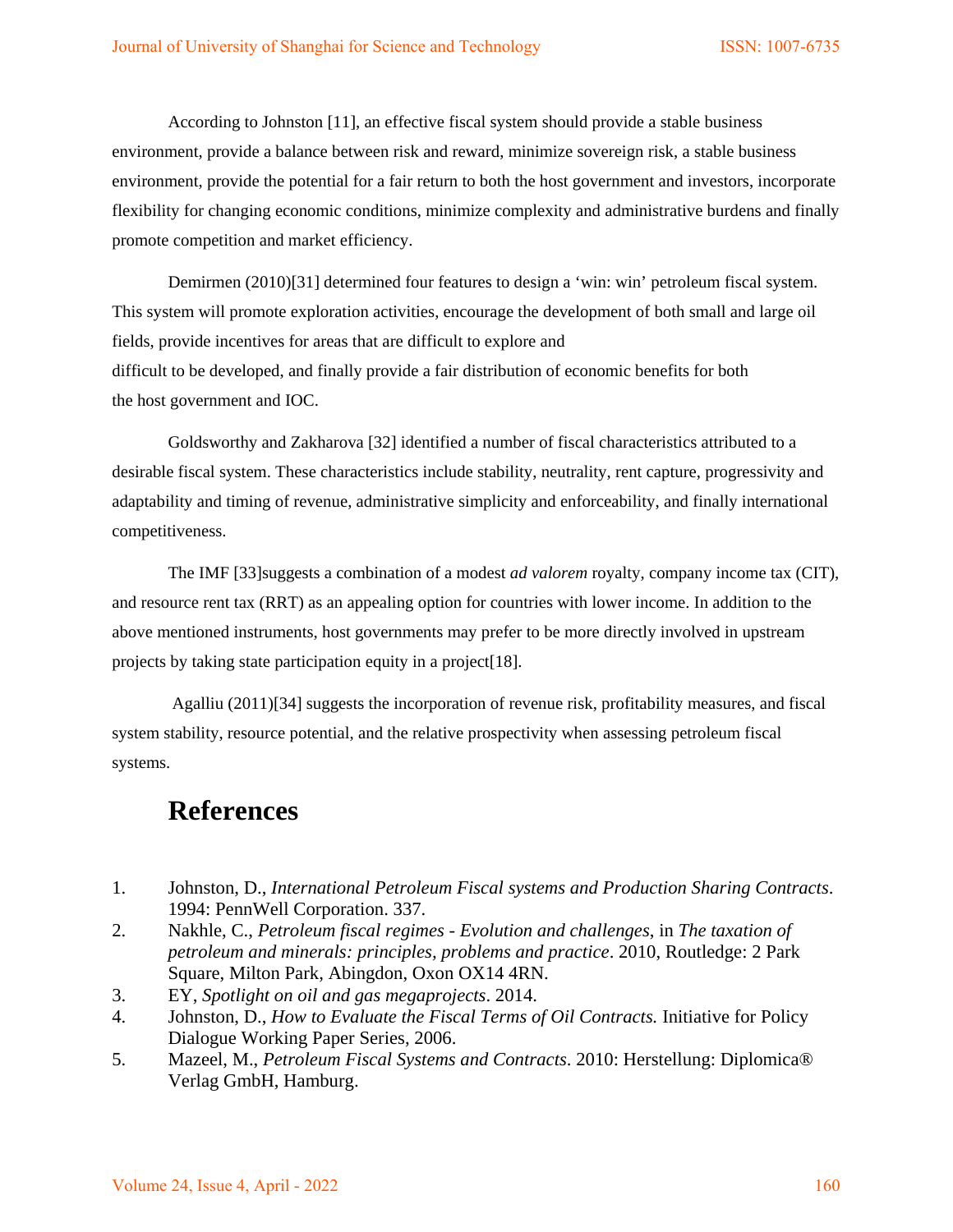- 6. Kasriel, K. and D. Wood, *Upstream Petroleum Fiscal and Valuation Modeling in Excel*. 2013: John Wiley & Sons Ltd. 373.
- 7. Mian, M.A., *Project Economics and Decision Analysis Volume 1: Deterministic Models*. 2011: PennWell Corporation.
- 8. Kaiser, I.O., *Offshore E & P project economics and take statisitcs: Results from a meta modeling analysis of production sharing contracts.* Society of petroleum Engineers (SPE) 98834., 2006.
- 9. Rezk, A., *Economic Modeling For Upstream Petroleum Projects: A Guide to the Strategies and Techniques for Building Project Evaluation Models*. Apr 20, 2006: Trafford Publishing (April 20, 2006).
- 10. Kaiser, M.J. and A.G. Pulsipher, *Fiscal System Analysis: Concessionary and Contractual Systems Used in Offshore Petroleum Arrangements*. 2004: US. p. 78.
- 11. Johnston, D., *International exploration economics, risk, and contractr analysis*. 2003: PennWell Corporation.
- 12. Inkpen, A. and M.H. Moffett, *The Global Oil & Gas Industry: Management, Strategy and Finance*. 2011, Tulsa, Oklahoma 74112-6600 USA: Penn Well Corp.
- 13. Craig, S.C., K.S. LLP, and P.R. Weems, *Special feature on production sharing contracts, introduction by the editors.* Oil, Gas & Energy Law, 2005.
- 14. Hashem, H.S., *Analysis of Contracts and Agreements in The Egyptian Petroleum Sector*, in *Faculty of Engineering at Cairo University*. 2019, Cairo University.
- 15. Johnston, D., *Changing fiscal landscape.* The Journal of World Energy Law & Business, 2008. **1**: p. 31-54.
- 16. Likosky, M., *Contracting and regulatory issues in the oil and gas and metallic minerals industries.* Transnational Corporations, 2009. **18**.
- 17. Al-Attar, A. and O. Alomair, *Evaluation of upstream petroleum agreements and exploration and production costs.* OPEC Review, 2005. **29**(4): p. 243-266.
- 18. Sunley, E., T. Baunsgaard, and D. Simard, *Revenue from the Oil and Gas Sector: Issues and Country Experience.* 2011.
- 19. Mommer, B., *Fiscal regimes and oil revenues in the UK, Alaska and Venezuela.* Oxford Institute of Energy Studies, 2001.
- 20. Nakhle, C., *Petroleum Taxation. Sharing the oil wealth: a study of petroleum taxation yesterdat, today and tomorrow*. 2008, London Routledge: Taylor & Francis Group.
- 21. Blake, A. and M. Roberts, *Comparing Petroleum Fiscal Regimes Under Oil Price Uncertainty.* Resources Policy, 2006. **31**: p. 95-105.
- 22. SilvanaTordo, D. Johnston, and DanielJohnston, *Petroleum Exploration and Production Rights Allocation Strategies and Design Issues.* The International Bank for Reconstruction and Development/ TheWorldBank, 2010.
- 23. Babusiaux, D. and A. Pierru, *Corporate Investment Decisions and Economic Analysis: Exercises and Case studies (IFP Publications)* 2005: Editions Technips.
- 24. Iledare, O.O., *Analyzing the Impact of Petroleum Fiscal Arrangements and Contract Terms on Petroleum E&P Economics and the Host Government Take.* Society of Petroleum Engineers (SPE) 88969, 2004: p. 1-16.
- 25. Zahidi, S., *Comparative analysis of upstream petroleum fiscal systems of Pakistan, Thailand and other countries with medium ranked oil reserves*. 2010. p. 1-14.
- 26. Mmakwe, I. and J. Ajienka, *Comparative Evaluation of Models for Joint Venture Agreement and Production Sharing Contract Fiscal Systems in Nigeria.* 2009.